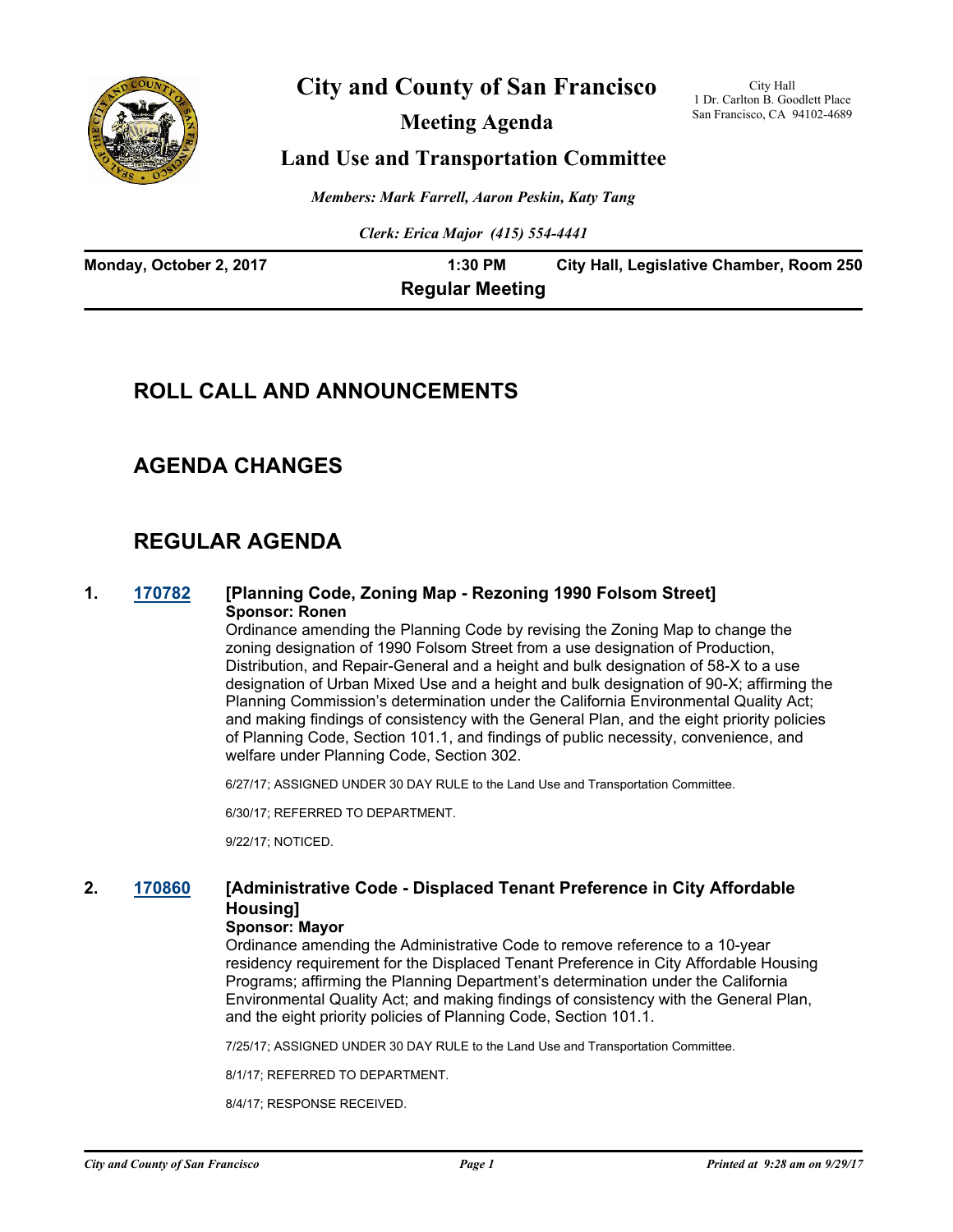#### **3. [170835](http://sfgov.legistar.com/gateway.aspx?m=l&id=32381) [Amending Ordinance No. 49-17 - 180 Jones Street Affordable Housing Fund]**

#### **Sponsor: Kim**

Ordinance amending Ordinance No. 49-17 to change the timeline, for the first payment of \$1,500,000 from the project sponsor of 950-974 Market Street to the 180 Jones Street Affordable Housing Fund, from "the issuance of the first construction document for that project or July 1, 2017, whichever comes first," to "the issuance of the first construction document."

7/18/17; ASSIGNED UNDER 30 DAY RULE to the Land Use and Transportation Committee.

7/21/17; REFERRED TO DEPARTMENT.

#### **4. [170418](http://sfgov.legistar.com/gateway.aspx?m=l&id=31980) [Planning Code - Commercial Uses in Polk Street and Pacific Avenue Neighborhood Commercial Districts; Technical and Other Amendments] Sponsor: Peskin**

Ordinance amending the Planning Code to 1) limit lot sizes in the Pacific Avenue Neighborhood Commercial District ("Pacific NCD") and the Polk Street Neighborhood Commercial District ("Polk NCD"); 2) limit the size of non-residential uses in the Pacific NCD and Polk NCD, and exempting movie theaters in the Polk NCD from certain size limits; 3) restrict lot mergers in the Pacific NCD and Polk NCD; 4) require ground floor commercial uses in the Polk NCD and on certain portions of Pacific Avenue; 5) modify residential and non-residential off-street parking requirements in the Pacific NCD and Polk NCD; 6) prohibit garage entries, driveways, or other vehicular access to off-street parking or loading on certain streets and alleys in the Pacific NCD and Polk NCD; 7) deem nonconforming uses in the Polk NCD to be discontinued after 18 months of non-use; 8) clarify procedures for abating a Conditional Use authorization; 9) modifying the maximum concentration of eating and drinking uses in the Polk NCD; 10) prohibit and restrict medical service, massage establishment, kennel, and agriculture uses in the Polk NCD; 11) prohibit storefront mergers in Polk NCD; 12) prohibit and restrict medical service, kennel, and agriculture uses in the Pacific NCD; 13) modify the required dwelling unit mix in the Polk NCD and Pacific NCD; 14) require Conditional Use authorization before replacing a Legacy Business in Polk NCD and Pacific NCD; 15) prohibit removal, demolition, merger, or conversion of certain residential units in Polk NCD and Pacific NCD; and 16) correct, clarify, and simplify language in other Planning Code Sections; affirming the Planning Department's determination under the California Environmental Quality Act; and making findings of consistency with the General Plan, and the eight priority policies of Planning Code, Section 101.1, and findings of public convenience, necessity, and welfare under Planning Code, Section 302.

4/11/17; ASSIGNED UNDER 30 DAY RULE to the Land Use and Transportation Committee.

4/19/17; REFERRED TO DEPARTMENT.

4/28/17; RESPONSE RECEIVED.

6/21/17; RESPONSE RECEIVED.

9/26/17; SUBSTITUTED AND ASSIGNED to the Land Use and Transportation Committee.

9/28/17; REFERRED TO DEPARTMENT.

# **ADJOURNMENT**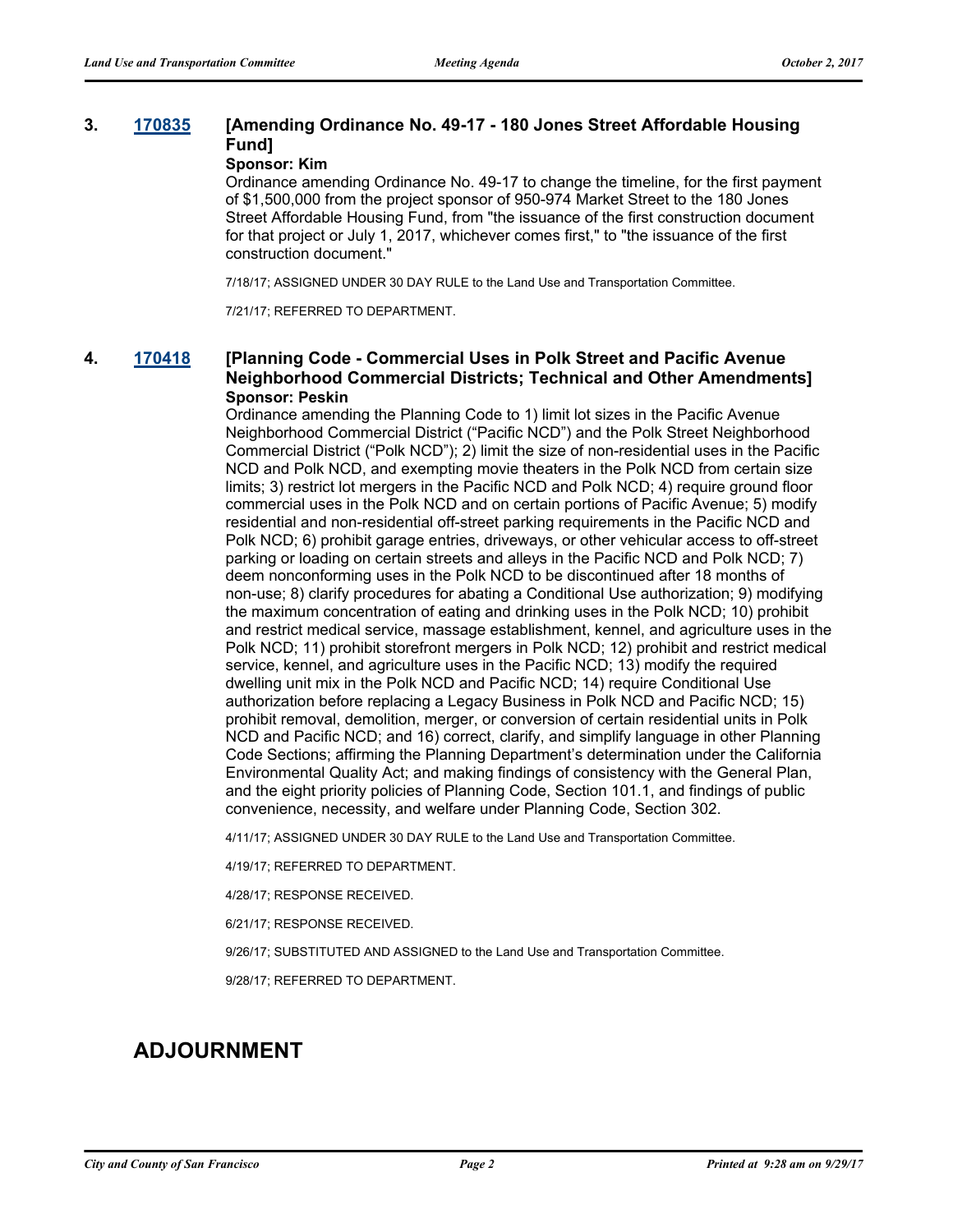*NOTE: Pursuant to Government Code Section 65009, the following notice is hereby given: if you challenge, in court, the general plan amendments or planning code and zoning map amendments described above, you may be limited to raising only those issues you or someone else raised at the public hearing described in this notice, or in written correspondence delivered to the Board of Supervisors at, or prior to, the public hearing.*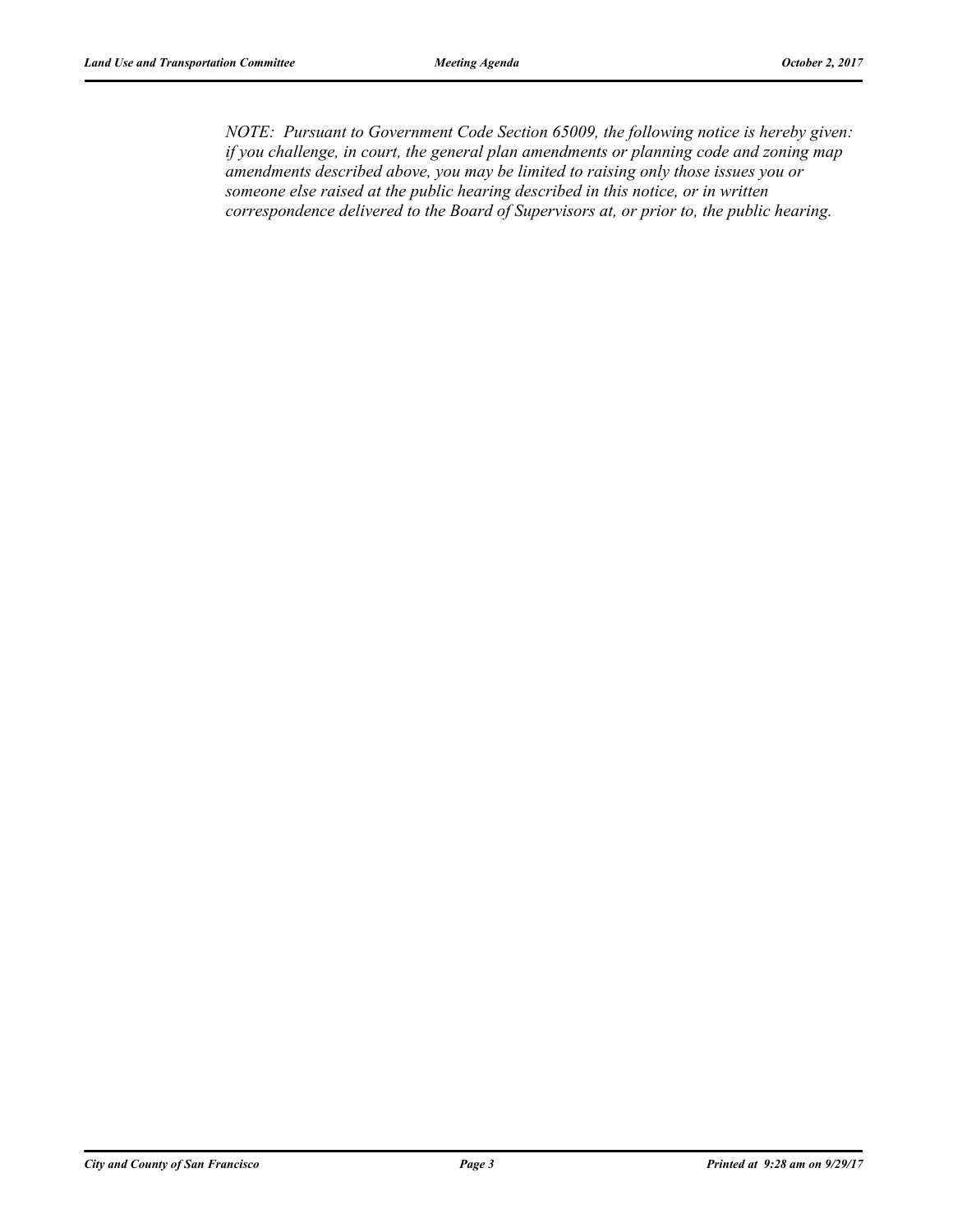# **LEGISLATION UNDER THE 30-DAY RULE**

*NOTE: The following legislation will not be considered at this meeting. Board Rule 3.22 provides that when an Ordinance or Resolution is introduced which would CREATE OR REVISE MAJOR CITY POLICY, the Committee to which the legislation is assigned shall not consider the legislation until at least thirty days after the date of introduction. The provisions of this rule shall not apply to the routine operations of the departments of the City or when a legal time limit controls the hearing timing. In general, the rule shall not apply to hearings to consider subject matter when no legislation has been presented, nor shall the rule apply to resolutions which simply URGE action to be taken.*

### **[170830](http://sfgov.legistar.com/gateway.aspx?m=l&id=32376) [Transportation Code - Motorized Scooter and Moped Parking Restrictions]**

Ordinance amending the Transportation Code to permit motorized scooters and mopeds to park in designated motorcycle parking spaces; and affirming the Planning Department's determination under the California Environmental Quality Act. (Municipal Transportation Agency)

8/28/17; RECEIVED FROM DEPARTMENT.

9/5/17; ASSIGNED UNDER 30 DAY RULE to the Land Use and Transportation Committee.

9/13/17; REFERRED TO DEPARTMENT.

9/21/17; RESPONSE RECEIVED.

#### **[170922](http://sfgov.legistar.com/gateway.aspx?m=l&id=32468) [Planning Code - Landmark Designation of 2731-2735 Folsom Street (aka Gaughran House)]**

Ordinance amending the Planning Code to designate 2731-2735 Folsom Street (aka Gaughran House), Lot No. 031 in Assessor's Parcel Block No. 3640, as a Landmark under Article 10 of the Planning Code; affirming the Planning Department's determination under the California Environmental Quality Act; and making public necessity, convenience and welfare findings under Planning Code, Section 302, and findings of consistency with the General Plan, and the eight priority policies of Planning Code, Section 101.1. (Historic Preservation Commission)

7/26/17; RECEIVED FROM DEPARTMENT.

9/5/17; ASSIGNED UNDER 30 DAY RULE to the Land Use and Transportation Committee.

# **[170923](http://sfgov.legistar.com/gateway.aspx?m=l&id=32469) [Planning Code - Landmark Designation of 1399 McAllister Street (aka Third Baptist Church Complex)]**

#### **Sponsor: Breed**

Ordinance amending the Planning Code to designate 1399 McAllister Street (aka Third Baptist Church Complex), in Assessor's Parcel Block No. 0778, Lot No. 013, as a Landmark under Article 10 of the Planning Code; affirming the Planning Department's determination under the California Environmental Quality Act; and making public necessity, convenience and welfare findings under Planning Code, Section 302, and findings of consistency with the General Plan, and the eight priority policies of Planning Code, Section 101.1. (Historic Preservation Commission)

8/24/17; RECEIVED FROM DEPARTMENT.

9/5/17; ASSIGNED UNDER 30 DAY RULE to the Land Use and Transportation Committee.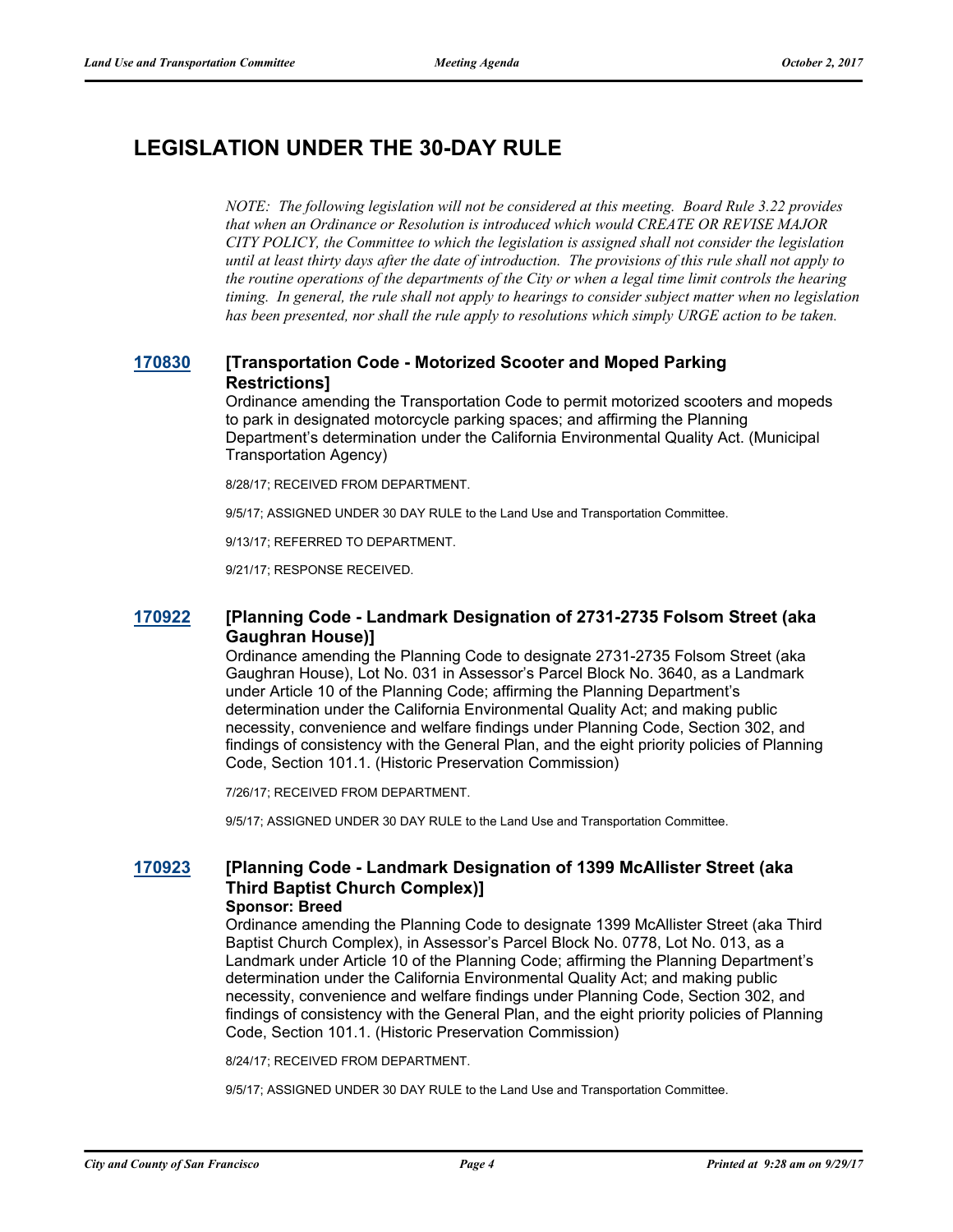#### **[170930](http://sfgov.legistar.com/gateway.aspx?m=l&id=32476) [General Plan - Pier 70 Mixed-Use District Project]**

Ordinance amending the General Plan to revise Maps 4 and 5 of the Urban Design Element to refer to the Pier 70 Mixed-Use Project Special Use District; adopting findings under the California Environmental Quality Act, and Planning Code, Section 340; and making findings of consistency with the General Plan, and the eight priority policies of Planning Code, Section 101.1. (Planning Commission)

8/28/17; RECEIVED FROM DEPARTMENT.

9/5/17; ASSIGNED UNDER 30 DAY RULE to the Land Use and Transportation Committee.

#### **[170931](http://sfgov.legistar.com/gateway.aspx?m=l&id=32477) [Transportation Code - Shared Vehicle Parking Restrictions]**

Ordinance amending the Transportation Code to change the term "Car Share Vehicle" to "Shared Vehicle" and permit Shared Vehicles to Park in designated Parking Spaces; and affirming the Planning Department's determination under the California Environmental Quality Act. (Municipal Transportation Agency)

8/28/17; RECEIVED FROM DEPARTMENT.

9/5/17; ASSIGNED UNDER 30 DAY RULE to the Land Use and Transportation Committee.

#### **[170938](http://sfgov.legistar.com/gateway.aspx?m=l&id=32484) [Planning Code, Zoning Map - 1629 Market Street Special Use District] Sponsors: Mayor; Kim**

Ordinance amending the Planning Code and the Zoning Map to add the 1629 Market Street Special Use District; and making findings under the California Environmental Quality Act, and findings of consistency with the General Plan, and the eight priority policies of Planning Code, Section 101.1, and findings of public necessity, convenience, and welfare under Planning Code, Section 302.

9/5/17; ASSIGNED UNDER 30 DAY RULE to the Land Use and Transportation Committee.

9/11/17; REFERRED TO DEPARTMENT.

#### **[170939](http://sfgov.legistar.com/gateway.aspx?m=l&id=32485) [Development Agreement - Strada Brady, LLC - Market and Colton Streets] Sponsors: Mayor; Kim**

Ordinance approving a Development Agreement between the City and County of San Francisco and Strada Brady, LLC, a California limited liability company, for the development project at the approximately 2.2-acre site located at Market, 12th, Stevenson, Chase Court, and Brady Streets, with various public benefits including improved open spaces and supportive affordable housing; making findings under the California Environmental Quality Act, findings of conformity with the General Plan, and with the eight priority policies of Planning Code, Section 101.1(b); setting the impact fees and exactions as set forth in the Development Agreement; and confirming compliance with or waiving certain provisions of Administrative Code, Chapters 14B and 56; and ratifying certain actions taken in connection therewith.

9/5/17; ASSIGNED UNDER 30 DAY RULE to the Land Use and Transportation Committee.

9/11/17; REFERRED TO DEPARTMENT.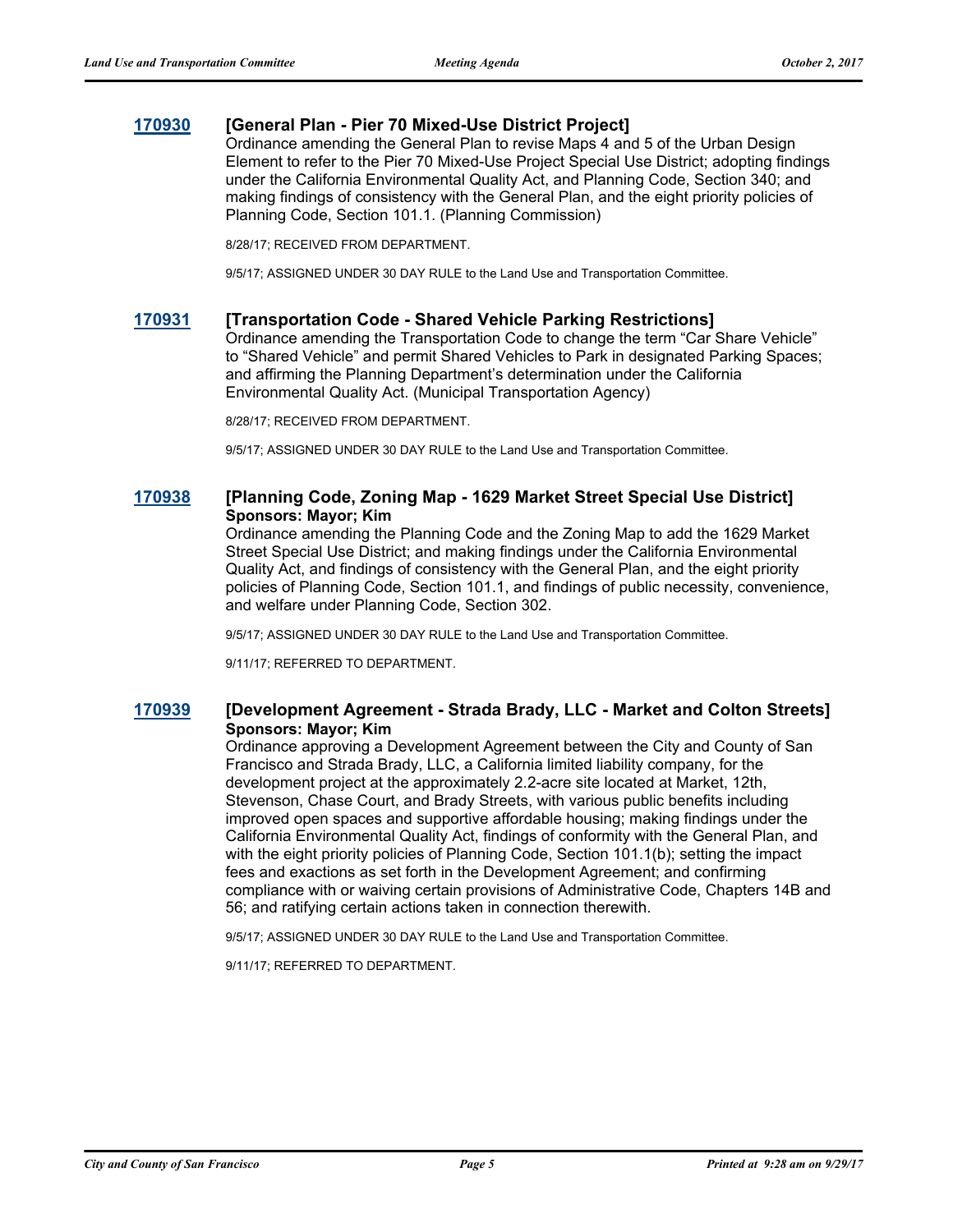#### **[170940](http://sfgov.legistar.com/gateway.aspx?m=l&id=32486) [Planning Code, Zoning Map - Mission Rock Special Use District] Sponsors: Mayor; Kim**

Ordinance amending the Planning Code and the Zoning Map to add the Mission Rock Special Use District, generally bounded by China Basin to the north; Pier 48, the marginal wharf between Pier 48 and Pier 50, the associated shoreline area and Terry Francois Boulevard to the east; Mission Rock Street to the south; and 3rd Street to the west; to amend other related provisions; making findings under the California Environmental Quality Act; and making findings of consistency with the General Plan, the eight priority policies of Planning Code, Section 101.1, and Planning Code, Section 302.

9/5/17; ASSIGNED UNDER 30 DAY RULE to the Land Use and Transportation Committee.

9/12/17; REFERRED TO DEPARTMENT.

#### **[170941](http://sfgov.legistar.com/gateway.aspx?m=l&id=32487) [Planning Code, Zoning Map - Transit Center Special Sign District] Sponsor: Kim**

Ordinance amending the Planning Code to create the Transit Center Special Sign District (bounded by Market Street on the north, Folsom Street on the south, Steuart Street on the east, and between New Montgomery and Third Streets on the west, and in the area bounded by Folsom, Harrison, Essex, and Second Streets, but excluding the planned City Park between Mission, Howard, Second, and Beale Streets and those portions of the Transit Center District Plan Area included in Zone 1 of the Transbay Redevelopment Plan Area, which include portions of land bounded by Spear, Mission, Folsom, and Second Streets), to restrict the size and height of new signs within 200 feet of and visible from an existing or planned public park or open space, and to restrict illumination of certain new signs in those areas; amending the Zoning Map to show the Transit Center Special Sign District; affirming the Planning Department's determination under the California Environmental Quality Act; making findings of consistency with the General Plan, and the eight priority policies of Planning Code, Section 101.1; and making a finding of public necessity, convenience, and welfare pursuant to Planning Code, Section 302.

9/5/17; ASSIGNED UNDER 30 DAY RULE to the Land Use and Transportation Committee.

9/12/17; REFERRED TO DEPARTMENT.

9/21/17; RESPONSE RECEIVED.

#### **[170942](http://sfgov.legistar.com/gateway.aspx?m=l&id=32488) [Building Code - Third Party Expert Fees] Sponsor: Peskin**

Ordinance amending Building Code, Section 107A, and Table 1A-B of Section 110A, to allow recovery of costs of third party experts and other permit related expenses; and affirming the Planning Department's determination under the California Environmental Quality Act. (Building Inspection Commission)

9/5/17; ASSIGNED UNDER 30 DAY RULE to the Land Use and Transportation Committee.

9/13/17; REFERRED TO DEPARTMENT.

9/21/17; RESPONSE RECEIVED.

9/21/17; RESPONSE RECEIVED.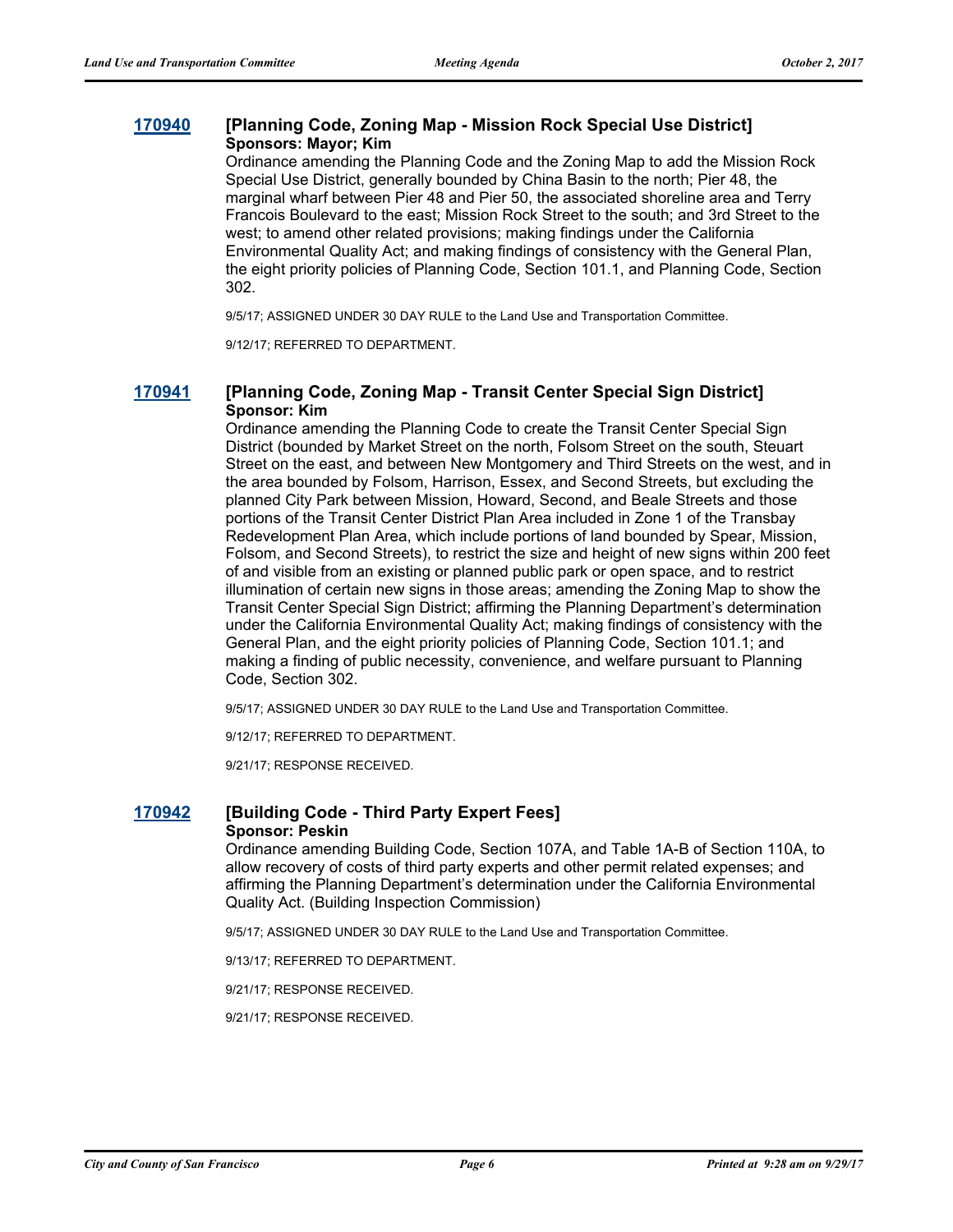### **[170971](http://sfgov.legistar.com/gateway.aspx?m=l&id=32517) [Electrical Code - Low Voltage Lighting; Correction of Section Title]**

Ordinance amending the Electrical Code to correct the title for the Low Voltage Lighting section and conform it to the title in the California Electrical Code. (Building Inspection Commission)

9/6/17; RECEIVED FROM DEPARTMENT.

9/19/17; ASSIGNED UNDER 30 DAY RULE to the Land Use and Transportation Committee.

#### **[170972](http://sfgov.legistar.com/gateway.aspx?m=l&id=32518) [Building Code - Slope Protection Act]**

Ordinance amending the Building Code to revise the scope section of the City's Slope Protection Act by deleting the reference to an obsolete map and re-enacting a paragraph that was omitted inadvertently in the adoption of the 2016 Code; affirming the Planning Department's determination under the California Environmental Quality Act; and directing the Clerk of the Board of Supervisors to forward this Ordinance to the California Building Standards Commission upon final passage. (Building Inspection Commission)

9/6/17; RECEIVED FROM DEPARTMENT.

9/19/17; ASSIGNED UNDER 30 DAY RULE to the Land Use and Transportation Committee.

9/26/17; REFERRED TO DEPARTMENT.

#### **[170973](http://sfgov.legistar.com/gateway.aspx?m=l&id=32519) [Plumbing Code - Circuit Venting]**

Ordinance amending the Plumbing Code to prohibit the use of circuit venting unless approved as an alternative engineered design; affirming the Planning Department's determination under the California Environmental Quality Act; making findings under the California Health and Safety Code; and directing the Clerk of the Board of Supervisors to forward this Ordinance to the California Building Standards Commission upon final passage. (Building Inspection Commission)

9/6/17; RECEIVED FROM DEPARTMENT.

9/19/17; ASSIGNED UNDER 30 DAY RULE to the Land Use and Transportation Committee.

9/26/17; REFERRED TO DEPARTMENT.

#### **[170985](http://sfgov.legistar.com/gateway.aspx?m=l&id=32531) [Public Works and Subdivision Codes - City Maintenance of Street Trees] Sponsor: Sheehy**

Ordinance amending the Public Works Code to implement Charter, Section 16.129 (Proposition E, November 2016) and generally provide that the City shall maintain Street Trees and be liable for injuries and property damage resulting from the failure to maintain Street Trees; amending the Subdivision Code to incorporate conforming changes regarding Street Tree maintenance; and affirming the Planning Department's determination under the California Environmental Quality Act.

9/12/17; ASSIGNED UNDER 30 DAY RULE to the Land Use and Transportation Committee.

9/19/17; REFERRED TO DEPARTMENT.

9/21/17; RESPONSE RECEIVED.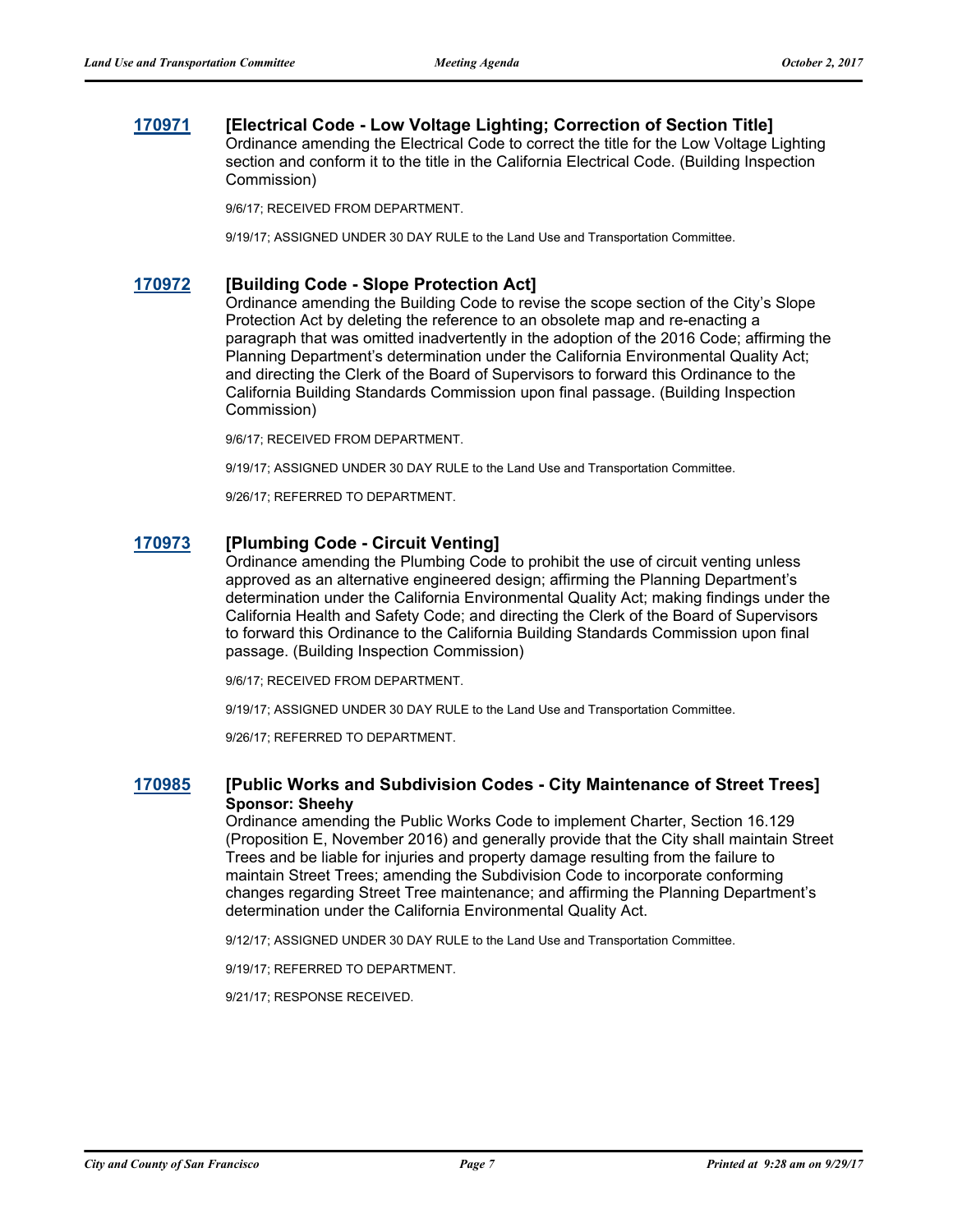#### **[171013](http://sfgov.legistar.com/gateway.aspx?m=l&id=32559) [Planning Code, Zoning Map - Amend Zoning Map Pursuant to Settlement] Sponsor: Sheehy**

Ordinance amending the Planning Code by revising Zoning Map Sheet ZN06 to rezone Assessor's Parcel Block No. (AB) 2719C, Lot No. 023, located at Burnett Avenue and Burnett Avenue North, from Public (P) to Residential, Mixed Districts, Low Density (RM-1); rezoning a portion of Burnett Avenue North generally bounded by AB 2745, Lot No. 036, and AB 2719C, Lot No. 023, to RM-1; affirming the Planning Department's determination under the California Environmental Quality Act; making findings of consistency with the General Plan, and the eight priority policies of Planning Code, Section 101.1; and adopting findings of public necessity, convenience, and welfare under Planning Code, Section 302.

9/19/17; ASSIGNED UNDER 30 DAY RULE to the Land Use and Transportation Committee.

9/26/17; REFERRED TO DEPARTMENT.

#### **[171015](http://sfgov.legistar.com/gateway.aspx?m=l&id=32561) [Interim Zoning Controls - Off-Street Parking in the "Hub" Area] Sponsors: Breed; Kim and Peskin**

Resolution imposing for 18 months interim zoning controls limiting off-street parking for new development to the principally-permitted parking ratios established under the Planning Code, and removing the possibility to apply for a conditional use authorization to increase such parking, in the area known as "the Hub" or the "Market Street Hub," which covers the eastern-most portions of the Market and Octavia Plan area, and is bounded generally by Fell and Hayes Streets to the north; Market and Howard Streets to the east; Highway 101 to the south and southeast; and Haight, Gough, Page, and Franklin Streets to the west; applying these interim zoning controls to development projects that have not received an approval of a development application prior to the effective date of this Resolution and will provide no on-site affordable housing under the City's Inclusionary Affordable Housing Program; and making environmental findings and findings of consistency with the eight priority policies of Planning Code, Section 101.1.

9/19/17; ASSIGNED UNDER 30 DAY RULE PENDING APPROVAL AS TO FORM to the Land Use and Transportation Committee.

9/26/17; SUBSTITUTED AND ASSIGNED UNDER 30 DAY RULE to the Land Use and Transportation Committee.

### **171041 [Planning Code - Cannabis Regulation] Sponsors: Mayor; Sheehy**

Ordinance amending the Planning Code to 1) regulate cannabis land uses, including, among other things, adult use cannabis retail, Medical Cannabis Dispensaries, delivery-only services, manufacture of cannabis products, cannabis cultivation, and cannabis testing; 2) allow Medical Cannabis Dispensaries in additional zoning districts; 3) establish a land use process for the conversion of existing Medical Cannabis Dispensaries to Cannabis Retail establishments; 4) establish location and operating conditions for cannabis uses; 5) repeal Ordinance No. 186-17, which limited the number of medical cannabis dispensaries in Supervisorial District 11; and 6) delete superseded Planning Code provisions; affirming the Planning Department's determination under the California Environmental Quality Act; and making findings of consistency with the General Plan, and the eight priority policies of Planning Code, Section 101.1, and public necessity, convenience and welfare findings pursuant to Planning Code, Section 302.

9/26/17; ASSIGNED UNDER 30 DAY RULE to the Land Use and Transportation Committee.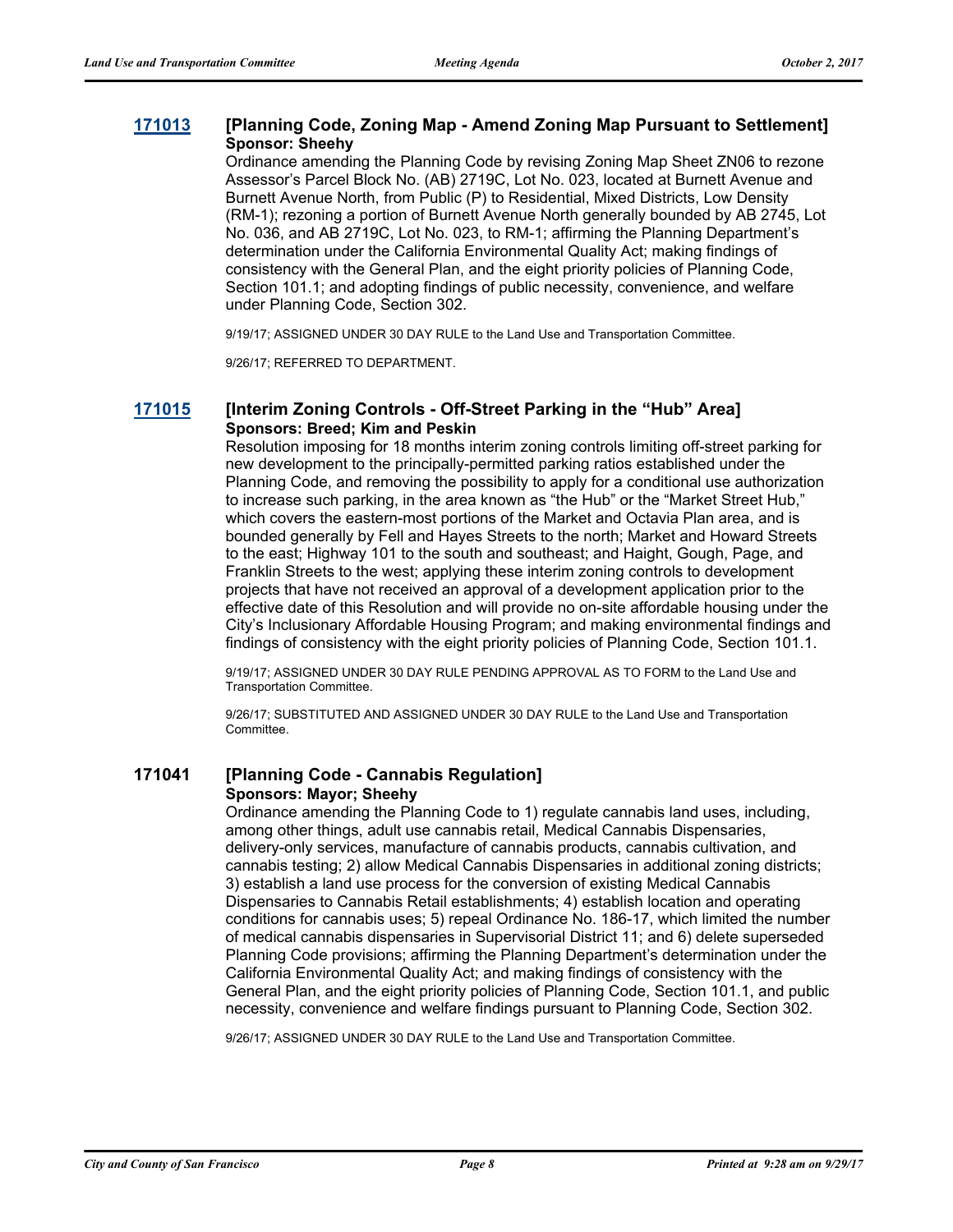### **Agenda Item Information**

Each item on the Consent or Regular agenda may include the following documents:

1) Legislation, 2) Budget and Legislative Analyst report,

3) Department or Agency cover letter and/or report, 4) Public correspondence

Items will be available for review at City Hall, 1 Dr. Carlton B. Goodlett Place, Room 244, Reception Desk.

#### **Meeting Procedures**

The Board of Supervisors is the legislative body of the City and County of San Francisco. The Board has several standing committees where ordinances and resolutions are the subject of hearings at which members of the public are urged to testify. The full Board does not hold a second public hearing on measures which have been heard in committee.

Board procedures do not permit: 1) persons in the audience to vocally express support or opposition to statements by Supervisors or by other persons testifying; 2) ringing and use of cell phones, pagers, and similar sound-producing electronic devices; 3) bringing in or displaying signs in the meeting room; and 4) standing in the meeting room.

Each member of the public will be allotted the same maximum number of minutes to speak as set by the President or Chair at the beginning of each item or public comment, excluding City representatives, except that public speakers using interpretation assistance will be allowed to testify for twice the amount of the public testimony time limit. If simultaneous interpretation services are used, speakers will be governed by the public testimony time limit applied to speakers not requesting interpretation assistance. Members of the public who want a document placed on the overhead for display should clearly state such and subsequently remove the document when they want the screen to return to live coverage of the meeting.

IMPORTANT INFORMATION: The public is encouraged to testify at Committee meetings. Persons unable to attend the meeting may submit to the City, by the time the proceedings begin, written comments regarding the agenda items. These comments will be made a part of the official public record and shall be brought to the attention of the Board of Supervisors. Written communications should be submitted to the Clerk of the Board or Clerk of the Committee: 1 Dr. Carlton B. Goodlett Place, Room 244, San Francisco, CA 94102. Communications not received prior to the hearing may be delivered to the Clerk of the Board or Clerk of the Committee at the hearing and you are encouraged to bring enough copies for distribution to all of its members.

LAPTOP COMPUTER FOR PRESENTATIONS: Contact City Hall Media Services at (415) 554-7490 to coordinate the use of the laptop computer for presentations. Presenters should arrive 30 minutes prior to the meeting to test their presentations on the computer.

COPYRIGHT: System content that is broadcasted live during public proceedings is secured by High-bandwidth Digital Content Protection (HDCP), which prevents copyrighted or encrypted content from being displayed or transmitted through unauthorized devices. Members of the public who utilize chamber digital, audio and visual technology may not display copyrighted or encrypted content during public proceedings.

AGENDA PACKET: Available for review in the Office of the Clerk of the Board, City Hall, 1 Dr.Carlton B Goodlett Place, Room 244, or on the internet at http://www.sfbos.org/meetings. Meetings are cablecast on SFGovTV, the Government Channel 26. For DVD copies and scheduling call (415) 554-4188.

LANGUAGE INTERPRETERS: Requests must be received at least 48 hours in advance of the meeting to help ensure availability. Contact Peggy Nevin at (415) 554-5184. AVISO EN ESPAÑOL: La solicitud para un traductor debe recibirse antes de mediodía de el viernes anterior a la reunion. Llame a Peggy Nevin at (415) 554-5184. Paunawa: Ang mga kahilingan ay kailangang matanggap sa loob ng 48 oras bago mag miting upang matiyak na matutugunan ang mga hiling. Mangyaring tumawag ka sa (415) 554-5184.